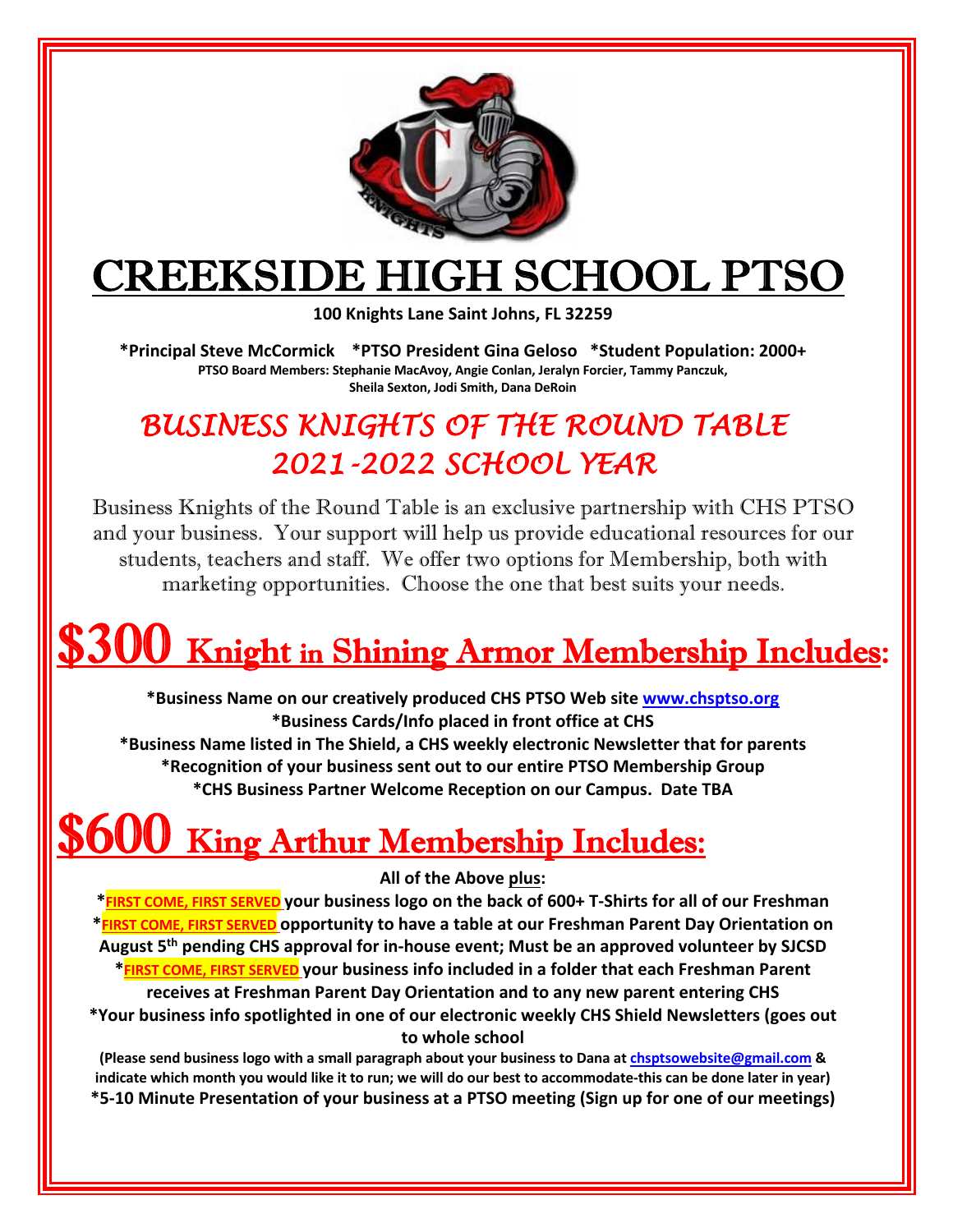*This page and the next page need to be returned with your payment please!*



## CREEKSIDE HIGH SCHOOL PTSO

*BUSINESS KNIGHTS OF THE ROUND TABLE 2021-2022 Business Partner Application* 

| <b>Company Name:</b>    |  |
|-------------------------|--|
| <b>Contact Person:</b>  |  |
| <b>Address:</b>         |  |
| Email:                  |  |
| <b>Phone Number(s):</b> |  |
| Web site:               |  |

**Choose the Level of Membership you would like:**

#### \_\_\_\$300 Knight in Shining Armor Membership **\$600 King Arthur Membership SUMMER SPECIAL**

**Please make checks are made out to CHS PTSO. We are a 501(3)C charitable organization so please copy for your tax records.** 

**This form and the St Johns County School District Annual School Community Partnership Agreement Form, need to be dropped off or mailed to:**

#### **Creekside High School ATTENTION: PTSO BUSINESS PARTNERS 100 Knights Lane Saint Johns, FL 32259**

**Please email Dana at chsptsowebsite@gmail.com a high resolution image of your company logo for our website. Once you become a business partner, we will send you additional information based upon the level of membership you have selected. Thank you for becoming one of our BUSINESS KNIGHTS OF THE ROUND TABLE! Your support is making a difference!**